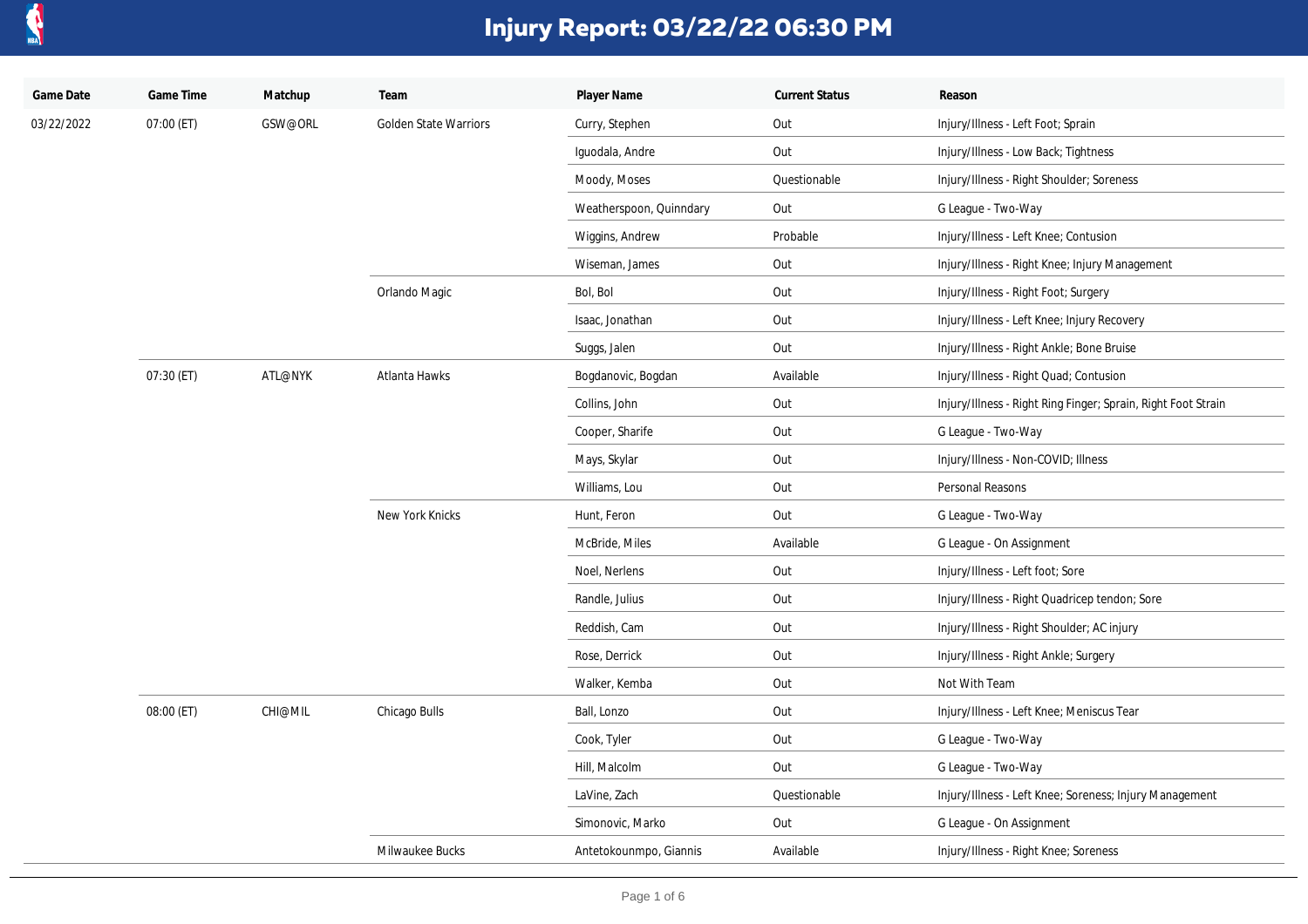

| Game Date  | Game Time  | Matchup | Team                     | Player Name            | <b>Current Status</b> | Reason                                                       |
|------------|------------|---------|--------------------------|------------------------|-----------------------|--------------------------------------------------------------|
|            |            |         |                          | Bembry, DeAndre'       | Out                   | Injury/Illness - Right Knee; ACL/MCL Tear                    |
|            |            |         |                          | Mamukelashvili, Sandro | Out                   | G League - Two-Way                                           |
|            |            |         |                          | Middleton, Khris       | Out                   | Injury/Illness - Left Wrist; Soreness                        |
|            |            |         |                          | Wigginton, Lindell     | Out                   | G League - Two-Way                                           |
|            | 10:00 (ET) | LAC@DEN | Denver Nuggets           | Cancar, Vlatko         | Out                   | Injury/Illness - Right Foot; Surgery                         |
|            |            |         |                          | Green, JaMychal        | Probable              | Injury/Illness - Left Hip; Contusion                         |
|            |            |         |                          | Murray, Jamal          | Out                   | Injury/Illness - Left Knee; Injury Recovery                  |
|            |            |         |                          | Nnaji, Zeke            | Out                   | Injury/Illness - Bilateral Knee; Soreness                    |
|            |            |         |                          | Porter Jr., Michael    | Out                   | Injury/Illness - Lumbar Spine; Surgery                       |
|            |            |         | LA Clippers              | George, Paul           | Out                   | Injury/Illness - Right Elbow; Ulnar Collateral Ligament Tear |
|            |            |         |                          | Leonard, Kawhi         | Out                   | Injury/Illness - Right Knee; ACL - Injury Recovery           |
|            |            |         |                          | Powell, Norman         | Out                   | Injury/Illness - Left Foot; Fractured Medial Sesamoid Bone   |
|            |            |         |                          | Preston, Jason         | Out                   | Injury/Illness - Right Foot; Injury Recovery                 |
|            |            |         |                          | Scrubb, Jay            | Out                   | Injury/Illness - Right Foot; Injury Recovery                 |
| 03/23/2022 | 07:00 (ET) | ATL@DET | Atlanta Hawks            |                        |                       | NOT YET SUBMITTED                                            |
|            |            |         | <b>Detroit Pistons</b>   | Diallo, Hamidou        | Out                   | Injury/Illness - Left Finger; Sprain                         |
|            |            |         |                          | Garza, Luka            | Out                   | G League - On Assignment                                     |
|            |            |         |                          | Jackson, Frank         | Out                   | Injury/Illness - Bilateral Lumbar Spine; Spasm               |
|            |            |         |                          | Lee, Saben             | Out                   | G League - On Assignment                                     |
|            |            |         |                          | Livers, Isaiah         | Doubtful              | Injury/Illness - Head; Concussion                            |
|            |            |         |                          | Smith, Chris           | Out                   | Injury/Illness - Left Knee; Sprain                           |
|            |            | NYK@CHA | <b>Charlotte Hornets</b> | Bouknight, James       | Out                   | G League - On Assignment                                     |
|            |            |         |                          | Hayward, Gordon        | Out                   | Injury/Illness - Left Ankle; Sprain                          |
|            |            |         |                          | Jones, Kai             | Out                   | G League - On Assignment                                     |
|            |            |         |                          | Kulboka, Arnoldas      | Out                   | G League - Two-Way                                           |
|            |            |         |                          | Lewis, Scottie         | Out                   | G League - Two-Way                                           |
|            |            |         | New York Knicks          |                        |                       | NOT YET SUBMITTED                                            |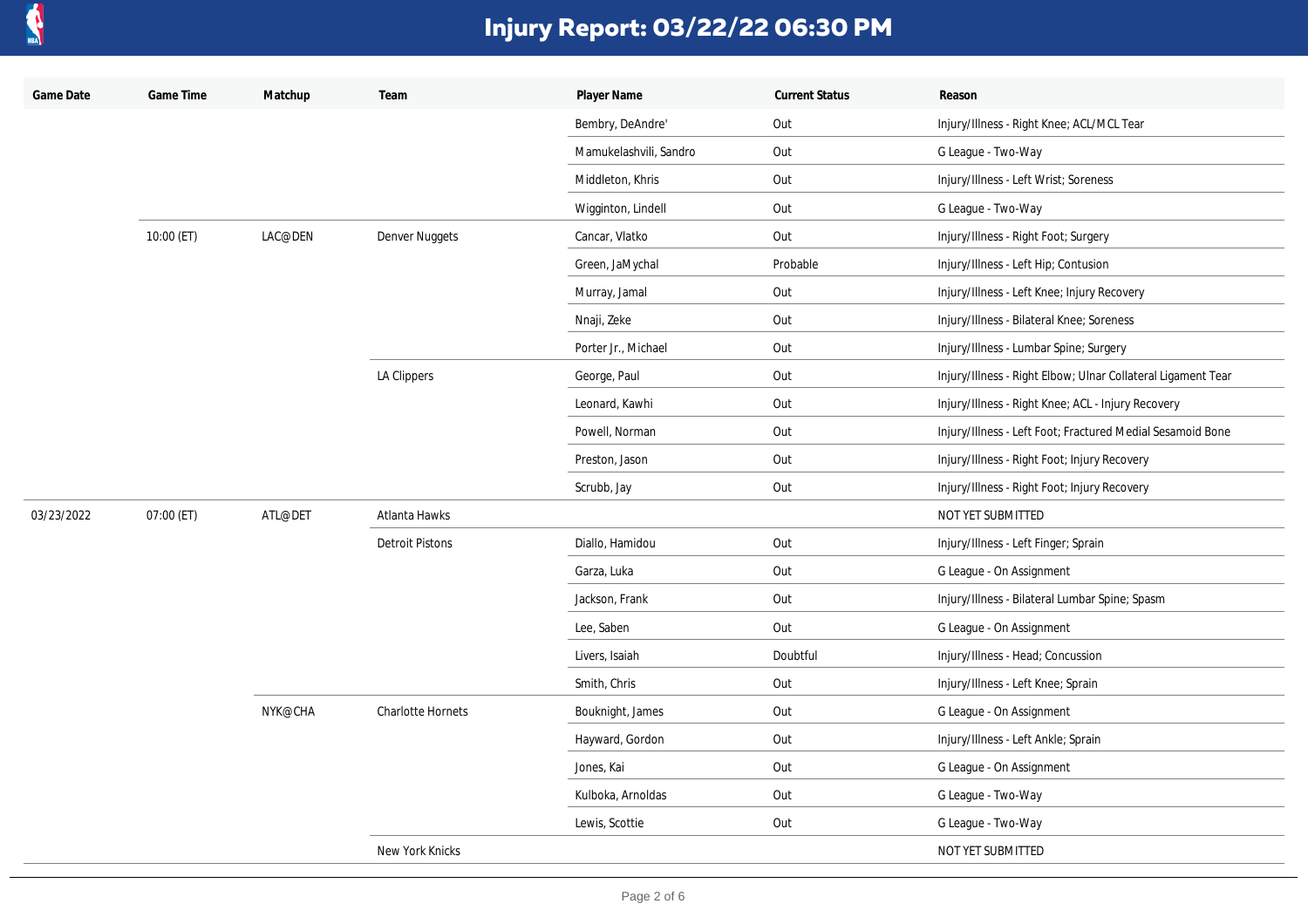

| Game Date | Game Time  | Matchup        | Team                         | Player Name        | <b>Current Status</b> | Reason                                                                      |
|-----------|------------|----------------|------------------------------|--------------------|-----------------------|-----------------------------------------------------------------------------|
|           |            | SAC@IND        | Indiana Pacers               | Duarte, Chris      | Questionable          | Injury/Illness - Left Big Toe; Sore                                         |
|           |            |                |                              | Haliburton, Tyrese | Questionable          | Injury/Illness - Lower Back; Sore                                           |
|           |            |                |                              | Jackson, Isaiah    | Questionable          | Injury/Illness - N/A; Concussion                                            |
|           |            |                |                              | McConnell, T.J.    | Out                   | Injury/Illness - Right Wrist; Ligament Surgery                              |
|           |            |                |                              | Rubio, Ricky       | Out                   | Injury/Illness - Left Knee; ACL tear                                        |
|           |            |                |                              | Turner, Myles      | Out                   | Injury/Illness - Left Foot; Stress Reaction                                 |
|           |            |                |                              | Warren, T.J.       | Out                   | Injury/Illness - Left Navicular; Fracture                                   |
|           |            |                | Sacramento Kings             | Davis, Terence     | Out                   | Injury/Illness - Right Wrist; ECU Tendon Recovery                           |
|           |            |                |                              | Fox, De'Aaron      | Doubtful              | Injury/Illness - Right Hand; Soreness                                       |
|           |            |                |                              | Holmes, Richaun    | Out                   | Personal Reasons                                                            |
|           |            |                |                              | Sabonis, Domantas  | Out                   | Injury/Illness - Left Knee; Contusion                                       |
|           | 07:30 (ET) | <b>BKN@MEM</b> | <b>Brooklyn Nets</b>         | Aldridge, LaMarcus | Out                   | Injury/Illness - Right Hip; Impingement                                     |
|           |            |                |                              | Curry, Seth        | Questionable          | Injury/Illness - Left Ankle; Sprain                                         |
|           |            |                |                              | Dragic, Goran      | Doubtful              | Injury/Illness - Left Knee; Soreness                                        |
|           |            |                |                              | Duke Jr., David    | Out                   | G League - Two-Way                                                          |
|           |            |                |                              | Harris, Joe        | Out                   | Injury/Illness - Left Ankle; Surgery                                        |
|           |            |                |                              | Sharpe, Day'Ron    | Out                   | G League - On Assignment                                                    |
|           |            |                |                              | Simmons, Ben       | Out                   | Injury/Illness - N/a; Return to Competition Reconditioning/Back<br>Soreness |
|           |            |                | <b>Memphis Grizzlies</b>     | Aldama, Santi      | Out                   | G League - On Assignment                                                    |
|           |            |                |                              | Morant, Ja         | Out                   | Injury/Illness - Right Knee; Soreness                                       |
|           |            |                |                              | Pons, Yves         | Out                   | G League - Two-Way                                                          |
|           |            |                |                              | Terry, Tyrell      | Out                   | G League - Two-Way                                                          |
|           |            |                |                              | Tillie, Killian    | Out                   | Injury/Illness - Left Knee; Soreness                                        |
|           |            | GSW@MIA        | <b>Golden State Warriors</b> |                    |                       | NOT YET SUBMITTED                                                           |
|           |            |                | Miami Heat                   | Butler, Jimmy      | Questionable          | Injury/Illness - Right Ankle; Sprain                                        |
|           |            |                |                              | Guy, Kyle          | Out                   | G League - Two-Way                                                          |
|           |            |                |                              |                    |                       |                                                                             |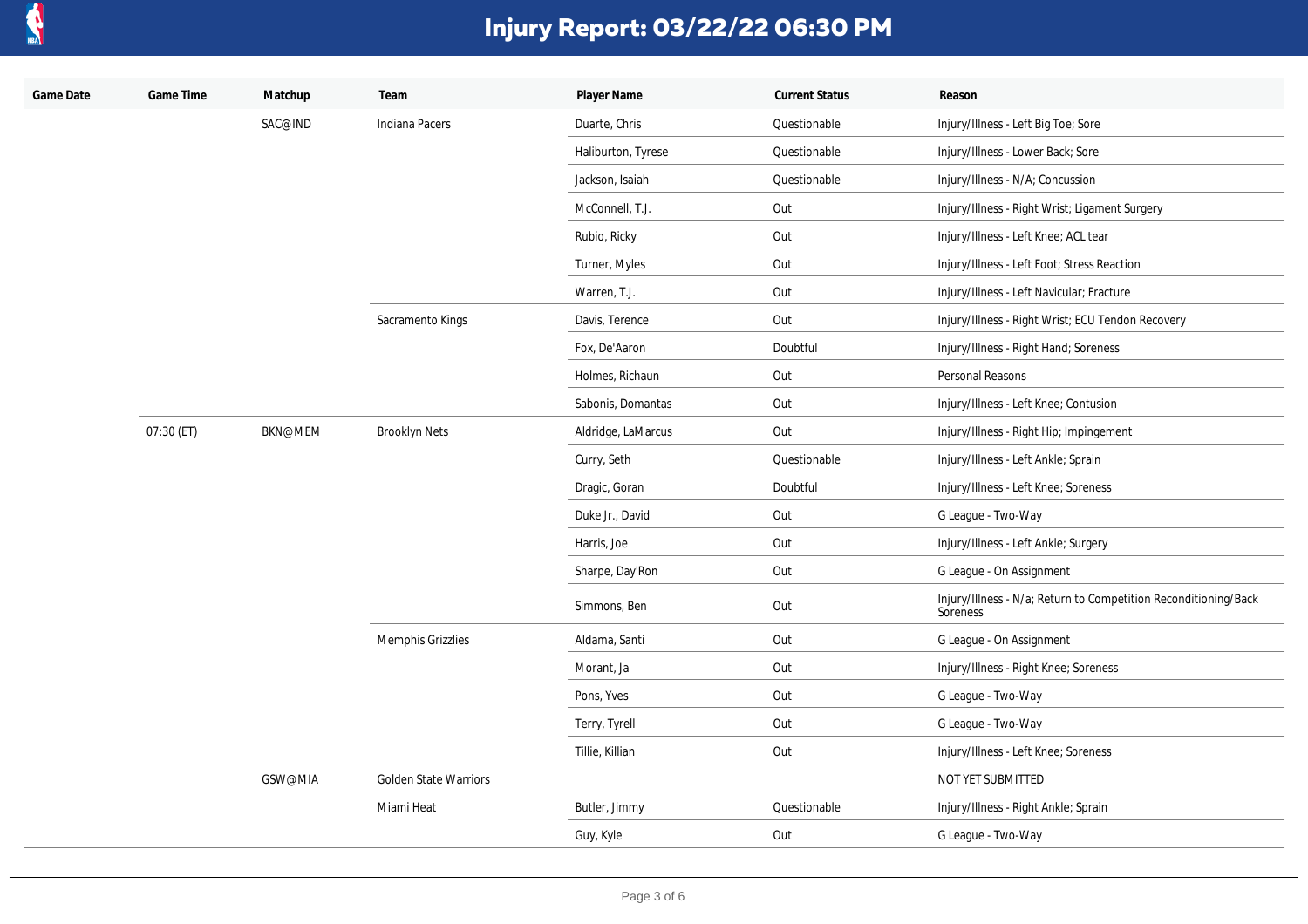

| Game Date | Game Time  | Matchup | Team                   | Player Name              | <b>Current Status</b> | Reason                                                 |
|-----------|------------|---------|------------------------|--------------------------|-----------------------|--------------------------------------------------------|
|           |            |         |                        | Herro, Tyler             | Questionable          | Injury/Illness - Left Knee; Sprain                     |
|           |            |         |                        | Martin, Caleb            | Questionable          | Injury/Illness - Left Knee; Hyperextended              |
|           |            |         |                        | Oladipo, Victor          | Questionable          | Injury/Illness - Right Lower Back; Spasms              |
|           |            |         |                        | Smart, Javonte           | Out                   | G League - Two-Way                                     |
|           |            |         |                        | Vincent, Gabe            | Out                   | Injury/Illness - Right Big Toe; Contusion              |
|           |            | UTA@BOS | <b>Boston Celtics</b>  | Fitts, Malik             | Out                   | G League - On Assignment                               |
|           |            |         |                        | Nesmith, Aaron           | Out                   | G League - On Assignment                               |
|           |            |         |                        | Ryan, Matt               | Out                   | G League - Two-Way                                     |
|           |            |         |                        | Smart, Marcus            | Probable              | Injury/Illness - Illness; Non-COVID                    |
|           |            |         |                        | Stauskas, Nik            | Out                   | G League - On Assignment                               |
|           |            |         |                        | Thomas, Brodric          | Out                   | G League - Two-Way                                     |
|           |            |         |                        | Williams III, Robert     | Probable              | Injury/Illness - Right Knee; Tendinopathy              |
|           |            |         | Utah Jazz              | Azubuike, Udoka          | Out                   | Injury/Illness - Right Ankle; Sprain                   |
|           |            |         |                        | Bogdanovic, Bojan        | Out                   | Injury/Illness - Left Calf; Strain                     |
|           |            |         |                        | House Jr., Danuel        | Out                   | Injury/Illness - Left Knee; Bone bruise                |
|           | 08:00 (ET) | ORL@OKC | Oklahoma City Thunder  | Dort, Luquentz           | Out                   | Injury/Illness - Left Shoulder; Surgery                |
|           |            |         |                        | Favors, Derrick          | Out                   | Injury/Illness - Low Back; Soreness                    |
|           |            |         |                        | Giddey, Josh             | Out                   | Injury/Illness - Right Hip; Soreness                   |
|           |            |         |                        | Gilgeous-Alexander, Shai | Questionable          | Injury/Illness - Right Ankle; Soreness                 |
|           |            |         |                        | Jerome, Ty               | Out                   | Injury/Illness - N/a; Sports Hernia Surgery            |
|           |            |         |                        | Muscala, Mike            | Out                   | Injury/Illness - Right Ankle; Surgery                  |
|           |            |         |                        | Robinson-Earl, Jeremiah  | Out                   | Injury/Illness - Right Foot; Third Metatarsal Fracture |
|           |            |         |                        | Sarr, Olivier            | Questionable          | Injury/Illness - N/a; Non-COVID Illness                |
|           |            |         |                        | Williams, Kenrich        | Out                   | Injury/Illness - Left Knee; Sprain                     |
|           |            |         | Orlando Magic          |                          |                       | NOT YET SUBMITTED                                      |
|           |            | PHX@MIN | Minnesota Timberwolves | McDaniels, Jaden         | Out                   | Injury/Illness - Left Ankle; Sprain                    |
|           |            |         |                        | Towns, Karl-Anthony      | Questionable          | Injury/Illness - Right Forearm; Contusion              |
|           |            |         |                        |                          |                       |                                                        |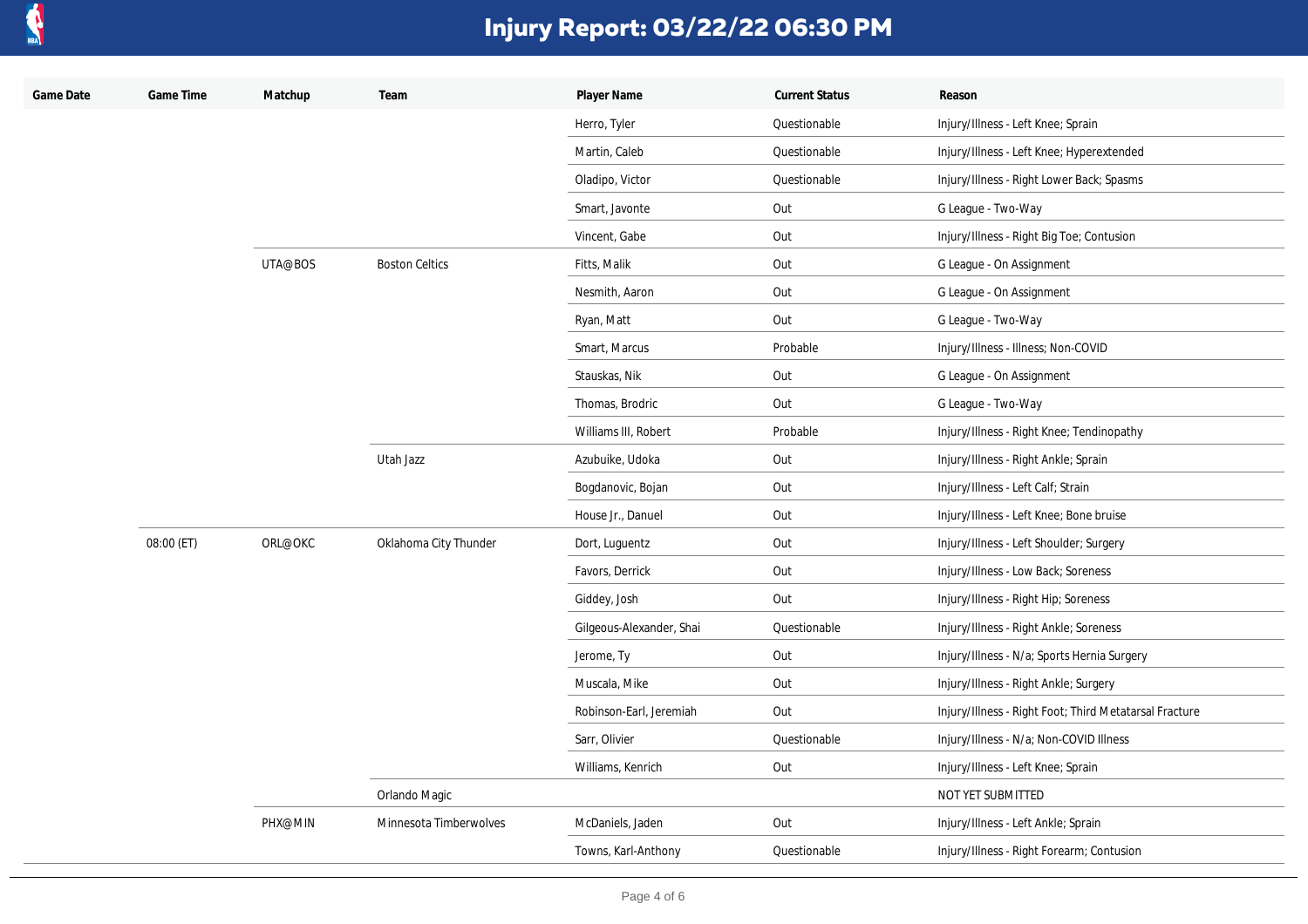

| Game Date | Game Time  | Matchup | Team                          | Player Name          | <b>Current Status</b> | Reason                                          |
|-----------|------------|---------|-------------------------------|----------------------|-----------------------|-------------------------------------------------|
|           |            |         |                               | Wright IV, McKinley  | Out                   | G League - Two-Way                              |
|           |            |         | <b>Phoenix Suns</b>           | Johnson, Cameron     | Out                   | Injury/Illness - Right Quad; Contusion          |
|           |            |         |                               | Kaminsky, Frank      | Out                   | Injury/Illness - Right Knee; Stress reaction    |
|           |            |         |                               | Lundberg, Gabriel    | Out                   | Not With Team                                   |
|           |            |         |                               | Paul, Chris          | Out                   | Injury/Illness - Right Thumb; Avulsion fracture |
|           |            |         |                               | Saric, Dario         | Out                   | Injury/Illness - Right Acl; Tear                |
|           | 08:30 (ET) | HOU@DAL | <b>Dallas Mavericks</b>       | Bertans, Davis       | Out                   | Injury/Illness - Right Knee; Soreness           |
|           |            |         |                               | Doncic, Luka         | Out                   | Injury/Illness - Right Ankle; Soreness          |
|           |            |         |                               | Hardaway Jr., Tim    | Out                   | Injury/Illness - Left Foot; Surgery             |
|           |            |         |                               | Pinson, Theo         | Out                   | Injury/Illness - Right Fifth Finger; Fracture   |
|           |            |         |                               | Wright, Moses        | Out                   | G League - Two-Way                              |
|           |            |         | <b>Houston Rockets</b>        | Queen, Trevelin      | Out                   | G League - Two-Way                              |
|           | 10:00 (ET) | PHI@LAL | Los Angeles Lakers            | Davis, Anthony       | Out                   | Injury/Illness - Right Mid-foot; Sprain         |
|           |            |         |                               | Horton-Tucker, Talen | Questionable          | Injury/Illness - Left Ankle; Sprain             |
|           |            |         |                               | James, LeBron        | Questionable          | Injury/Illness - Left Knee; Soreness/effusion   |
|           |            |         |                               | Jones, Mason         | Out                   | G League - Two-Way                              |
|           |            |         |                               | Nunn, Kendrick       | Out                   | Injury/Illness - Right Knee; Bone bruise        |
|           |            |         | Philadelphia 76ers            |                      |                       | NOT YET SUBMITTED                               |
|           |            | SAS@POR | <b>Portland Trail Blazers</b> |                      |                       | NOT YET SUBMITTED                               |
|           |            |         | San Antonio Spurs             | Bates-Diop, Keita    | Probable              | Injury/Illness - Mid Back; Soreness             |
|           |            |         |                               | Cacok, Devontae      | Out                   | G League - On Assignment                        |
|           |            |         |                               | Langford, Romeo      | Out                   | Injury/Illness - Right Hamstring; Strain        |
|           |            |         |                               | McDermott, Doug      | Out                   | Injury/Illness - Right Ankle; Sprain            |
|           |            |         |                               | Stewart, DJ          | Out                   | G League - Two-Way                              |
|           |            |         |                               | Walker IV, Lonnie    | Out                   | Injury/Illness - Low Back; Spasms               |
|           |            |         |                               | Woodard II, Robert   | Out                   | G League - Two-Way                              |
|           |            |         |                               |                      |                       |                                                 |